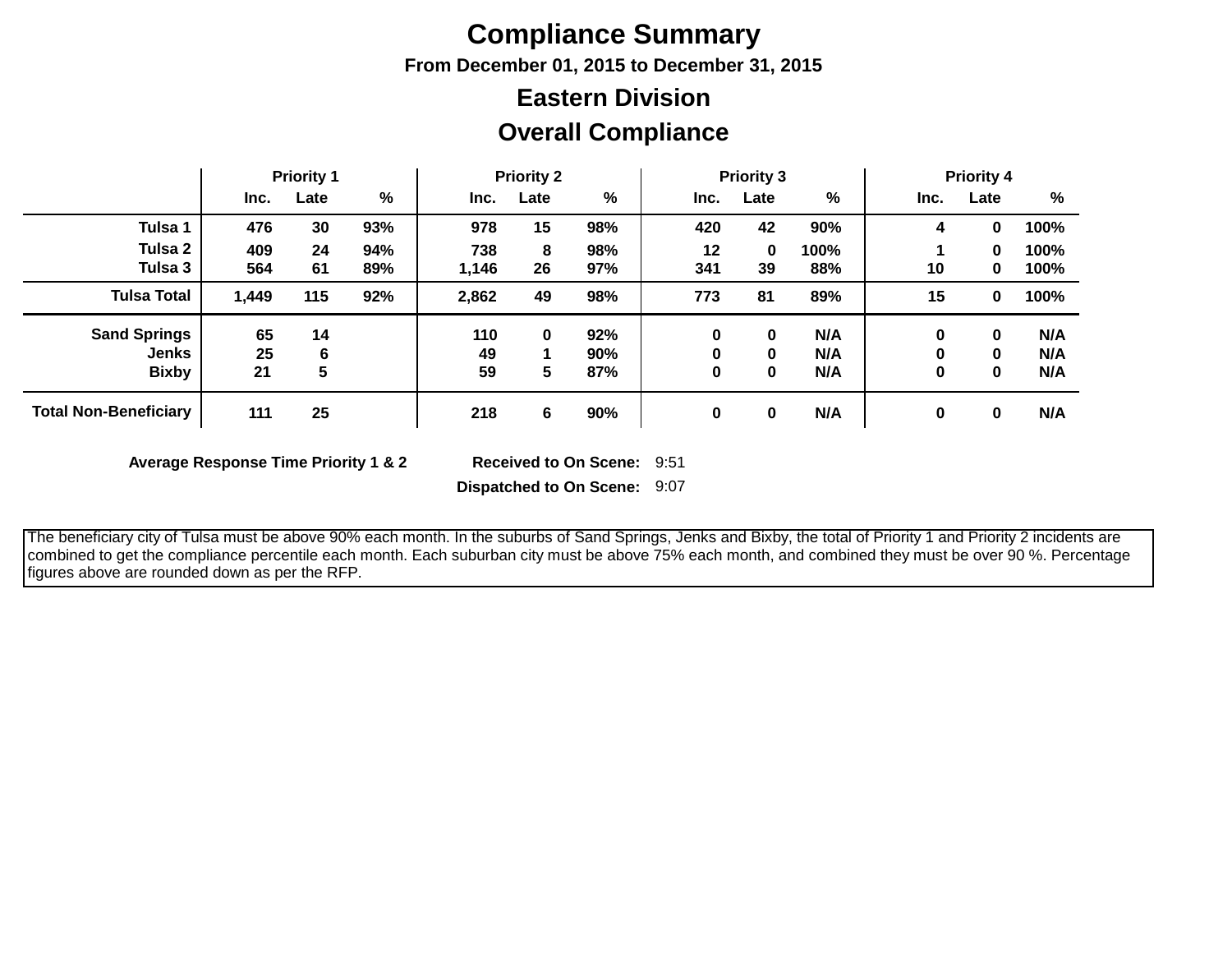# **Compliance Summary**

**From December 01, 2015 to December 31, 2015**

#### **Overall Compliance Western Division**

|                               | <b>Priority 1</b> |              | <b>Priority 2</b> |       | <b>Priority 3</b> |      |           | <b>Priority 4</b> |     |      |             |      |
|-------------------------------|-------------------|--------------|-------------------|-------|-------------------|------|-----------|-------------------|-----|------|-------------|------|
|                               | Inc.              | Late         | %                 | Inc.  | Late              | %    | Inc.      | Late              | %   | Inc. | Late        | %    |
| <b>Oklahoma City 1</b>        | 860               | 66           | 92%               | 1,591 | 20                | 98%  | 290       | 10                | 96% | 6    |             | 83%  |
| <b>Oklahoma City 2</b>        | 946               | 94           | 90%               | 1,468 | 35                | 97%  | 199       | 6                 | 96% |      | $\bf{0}$    | 100% |
| <b>Edmond</b>                 | 147               | 22           | 85%               | 222   | 5                 | 97%  | 34        | $\mathbf{2}$      | 94% | 0    | 0           | N/A  |
| <b>Total OKC &amp; Edmond</b> | 1,953             | 182          | 90%               | 3,281 | 60                | 98%  | 523       | 18                | 96% | 7    |             | 85%  |
| <b>Warr Acres</b>             | 26                | 3            |                   | 32    | $\mathbf 0$       | 94%  | $\bf{0}$  | 0                 | N/A | 0    | $\mathbf 0$ | N/A  |
| <b>Bethany</b>                | 56                | 6            |                   | 111   | 5                 | 93%  | 0         | 0                 | N/A | 0    | $\mathbf 0$ | N/A  |
| <b>Mustang</b>                | 33                | 12           |                   | 45    | 4                 | 79%  | 19        | 3                 | 84% | 0    | $\bf{0}$    | N/A  |
| <b>The Village</b>            | 25                | 0            |                   | 44    |                   | 98%  | 0         | $\bf{0}$          | N/A | 0    | $\bf{0}$    | N/A  |
| <b>Nichols Hills</b>          | $\mathbf{2}$      | $\mathbf{0}$ |                   | 8     | 0                 | 100% | 0         | $\bf{0}$          | N/A | 0    | $\bf{0}$    | N/A  |
| Yukon                         | 63                | 10           |                   | 87    | 6                 | 89%  | 51        | 5                 | 90% | 0    | $\bf{0}$    | N/A  |
| <b>Total Non-Beneficiary</b>  | 205               | 31           |                   | 327   | 16                | 91%  | 70        | 8                 | 88% | 0    | $\mathbf 0$ | N/A  |
| <b>Piedmont</b>               | $\boldsymbol{9}$  |              |                   | 5     |                   |      | $\pmb{0}$ |                   |     | 0    |             |      |

**Average Response Time Priority 1 & 2** 

**Dispatched to On Scene:** 9:16 Received to On Scene: 9:52

 The beneficiary cities of Oklahoma City and Edmond must be above 90% each month. In the suburbs of Warr Acres, Bethany, Mustang, The Village, Nichols Hills, and Yukon, the total of Priority 1 and Priority 2 incidents are combined to get the compliance percentile each month. Each suburban city must be above 75% each month, and combined they must be over 90 %. Percentage figures above are rounded down as per the RFP.